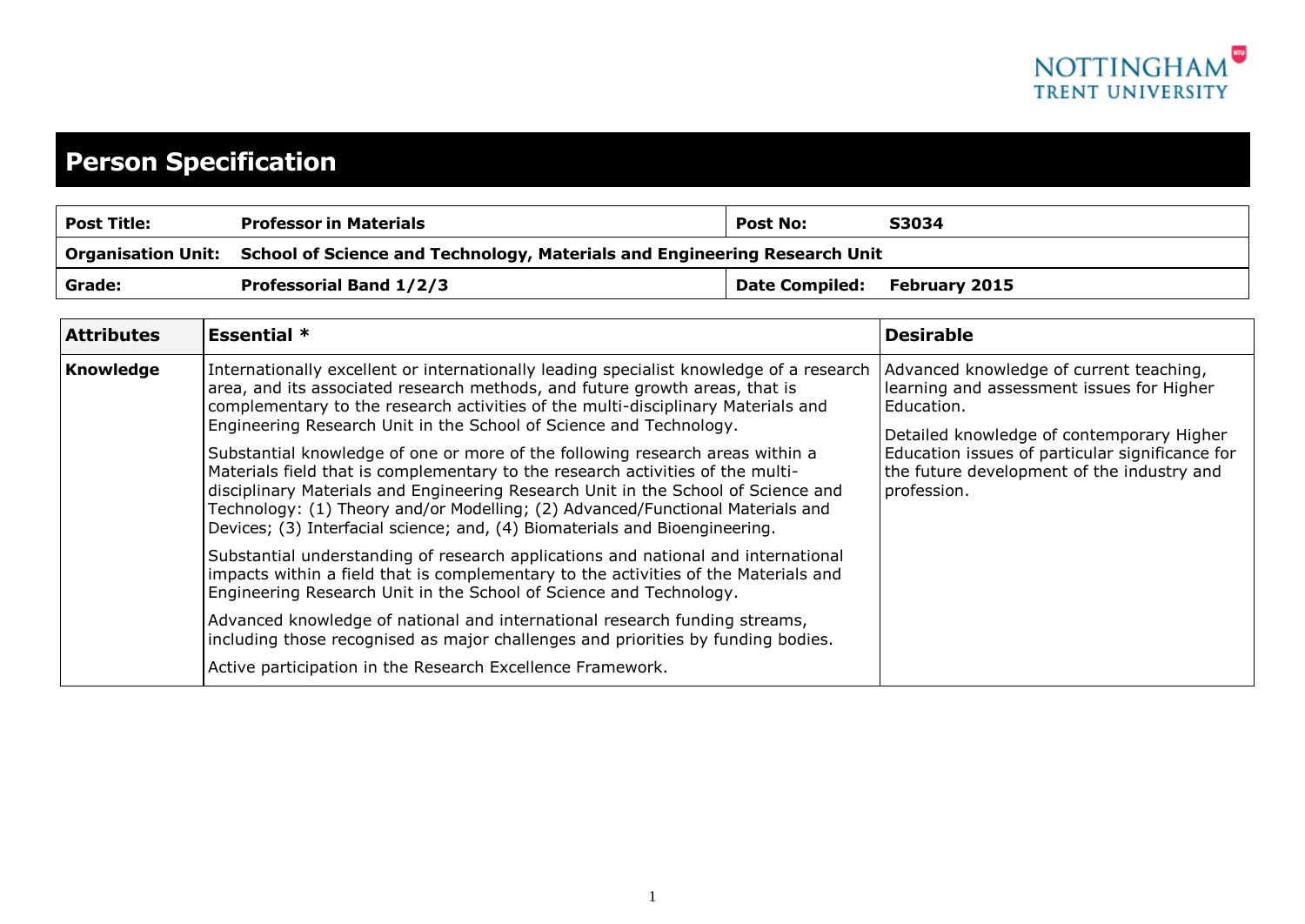| <b>Skills</b> | Ability to conduct, lead and manage internationally excellent research that<br>demonstrates academic rigour and high potential for societal impact.                                                                                                                                                                                                   |  |
|---------------|-------------------------------------------------------------------------------------------------------------------------------------------------------------------------------------------------------------------------------------------------------------------------------------------------------------------------------------------------------|--|
|               | Included within their wider publication portfolio, the ability to publish at least 4 high<br>quality journal paper outputs in a 5 year cycle as lead author that report significant<br>original research at 3* (internationally excellent) and 4* (world-leading) levels.                                                                             |  |
|               | Excellent undergraduate and postgraduate project and postgraduate researcher<br>supervision skills. Excellent postdoctoral researcher line management skills.                                                                                                                                                                                         |  |
|               | Ability to secure external research grants and contracts income from diverse sources.<br>This can include the ability to capture funding from: Research Councils; National and<br>International Funding Agencies; Industrial and Commercial Organisations; Consultancy<br>contracts; Innovation and Technology Exploitation and Translation Agencies. |  |
|               | Excellent interpersonal, communication and networking skills. Ability to build and<br>sustain productive working collaborative relationships with external organisations<br>including centres of excellence and professional societies and institutes, preferably<br>both nationally and internationally.                                             |  |
|               | Ability to conduct research that makes an impact on the internal research environment<br>of the institution and on building academic capacity, and which impacts on the external<br>national and international community.                                                                                                                             |  |
|               | Ability to contribute to the development and implementation of research strategy<br>within a distinct area of the institution, promoting the vitality and sustainability of the<br>research environment, for example co-ordinating research activities, leading a research<br>team, and developing and mentoring staff.                               |  |
|               | An inspiring teacher. Ability to develop curricula preferably at the level of developing<br>and implementing new academic programmes for undergraduate, postgraduate or<br>professional courses that draw directly on personal research, consultancy expertise or<br>ongoing professorial experience.                                                 |  |
|               | Ability to lead on the development of commercially viable Intellectual Property (IP) and<br>to contribute to and actively facilitate technology translation activities.                                                                                                                                                                               |  |
|               | Ability to make a significant contribution to the Research Excellence Framework 2020<br>exercise.                                                                                                                                                                                                                                                     |  |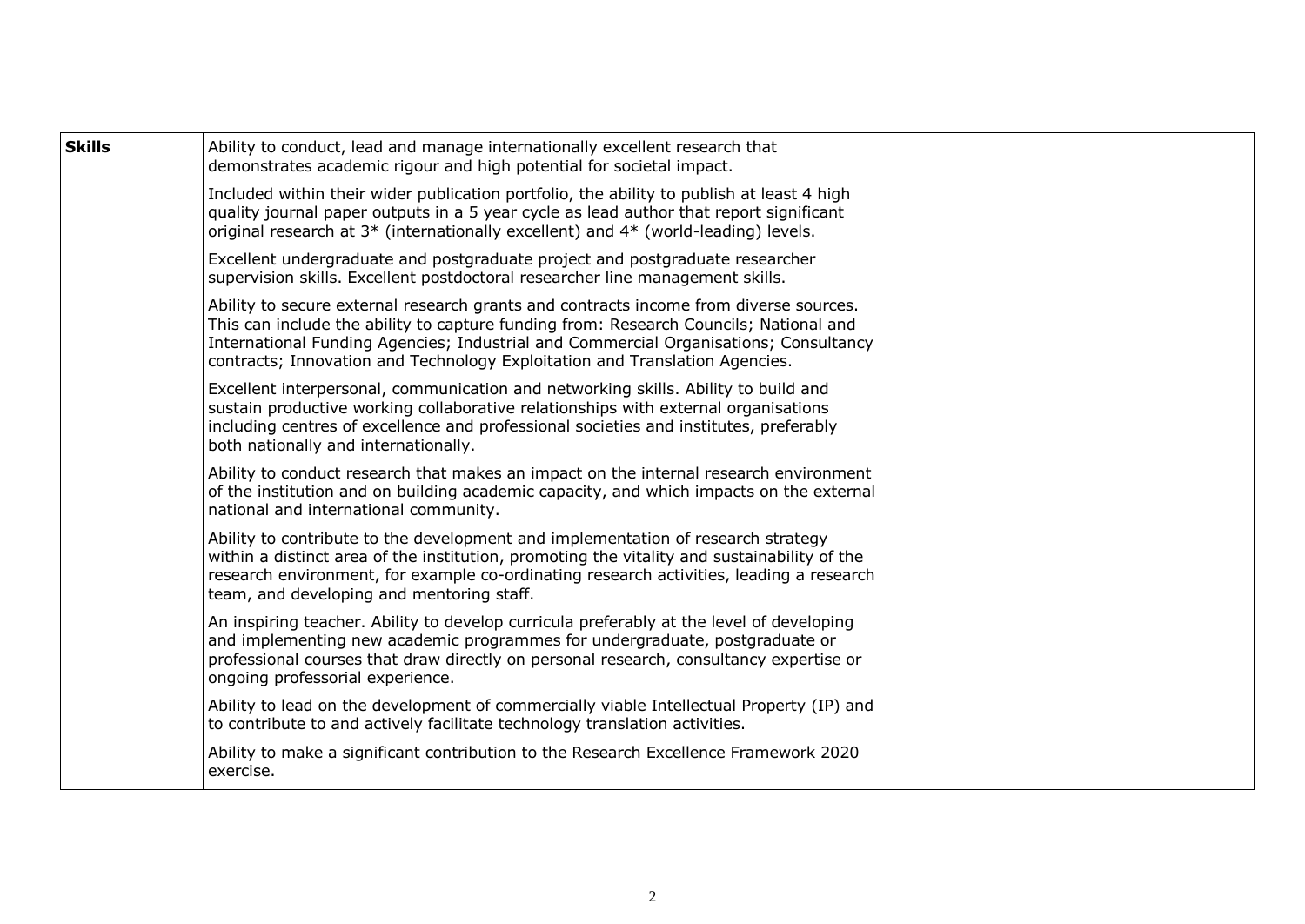|                                                                                                                    | <b>Experience</b> | Sustained track record of conducting, leading and managing research in a field that<br>is complementary to the research activities of the Materials and Engineering<br>Research Unit in the School of Science and Technology.<br>Sustained record of performing research in one of the following research areas within<br>a field that is complementary to the research activities of the Materials and<br>Engineering Research Unit in the School of Science and Technology: (1) Modelling and<br>simulation; (2) Imaging and sensing; (3) Advanced Materials and Devices; or, (4)<br>Interfacial science and bioengineering.<br>Sustained record of publishing results of significant original research as high quality<br>journal papers, including a significant number at 3* (internationally excellent) and 4*<br>(world-leading) levels.<br>Supervision of Postgraduate Doctoral Research projects to successful completion as<br>Director of Studies. Line management of Research Staff.<br>Sustained track record of securing significant external research grants and contracts<br>income from diverse sources.<br>Collaborative relationships with external organisations including with centres of<br>excellence and professional societies and institutes that have led to funding,<br>publications, and/or externally recognised esteem. Participation in National and<br>International networks.<br>Significant involvement in national and international conferences, for example<br>organising, serving on the scientific committee, session chairing, giving<br>invited/plenary talks.<br>External Ph.D. examinations.<br>Production of impact from research on the external national and international<br>community. This may include generation and exploitation of granted Patented<br>Inventions.<br>Evidence of contribution to the development and implementation of research<br>strategy with successful outcomes in building institutional academic and research<br>capacity.<br>Experience as a teacher, tutor and facilitator of student learning, commensurate with<br>practice within discipline, which can include at postgraduate level.<br>Experience of innovation in curriculum development. | Publication of books, book chapters and<br>invited review articles.<br>Substantial teaching experience at<br>postgraduate level.<br>Experience of editing academic journals. |  |
|--------------------------------------------------------------------------------------------------------------------|-------------------|---------------------------------------------------------------------------------------------------------------------------------------------------------------------------------------------------------------------------------------------------------------------------------------------------------------------------------------------------------------------------------------------------------------------------------------------------------------------------------------------------------------------------------------------------------------------------------------------------------------------------------------------------------------------------------------------------------------------------------------------------------------------------------------------------------------------------------------------------------------------------------------------------------------------------------------------------------------------------------------------------------------------------------------------------------------------------------------------------------------------------------------------------------------------------------------------------------------------------------------------------------------------------------------------------------------------------------------------------------------------------------------------------------------------------------------------------------------------------------------------------------------------------------------------------------------------------------------------------------------------------------------------------------------------------------------------------------------------------------------------------------------------------------------------------------------------------------------------------------------------------------------------------------------------------------------------------------------------------------------------------------------------------------------------------------------------------------------------------------------------------------------------------------------------------------------------------------------------------------|------------------------------------------------------------------------------------------------------------------------------------------------------------------------------|--|
| If U.K. based, active participation in previous Research Excellence Framework or<br>Research Assessment Exercises. |                   |                                                                                                                                                                                                                                                                                                                                                                                                                                                                                                                                                                                                                                                                                                                                                                                                                                                                                                                                                                                                                                                                                                                                                                                                                                                                                                                                                                                                                                                                                                                                                                                                                                                                                                                                                                                                                                                                                                                                                                                                                                                                                                                                                                                                                                 |                                                                                                                                                                              |  |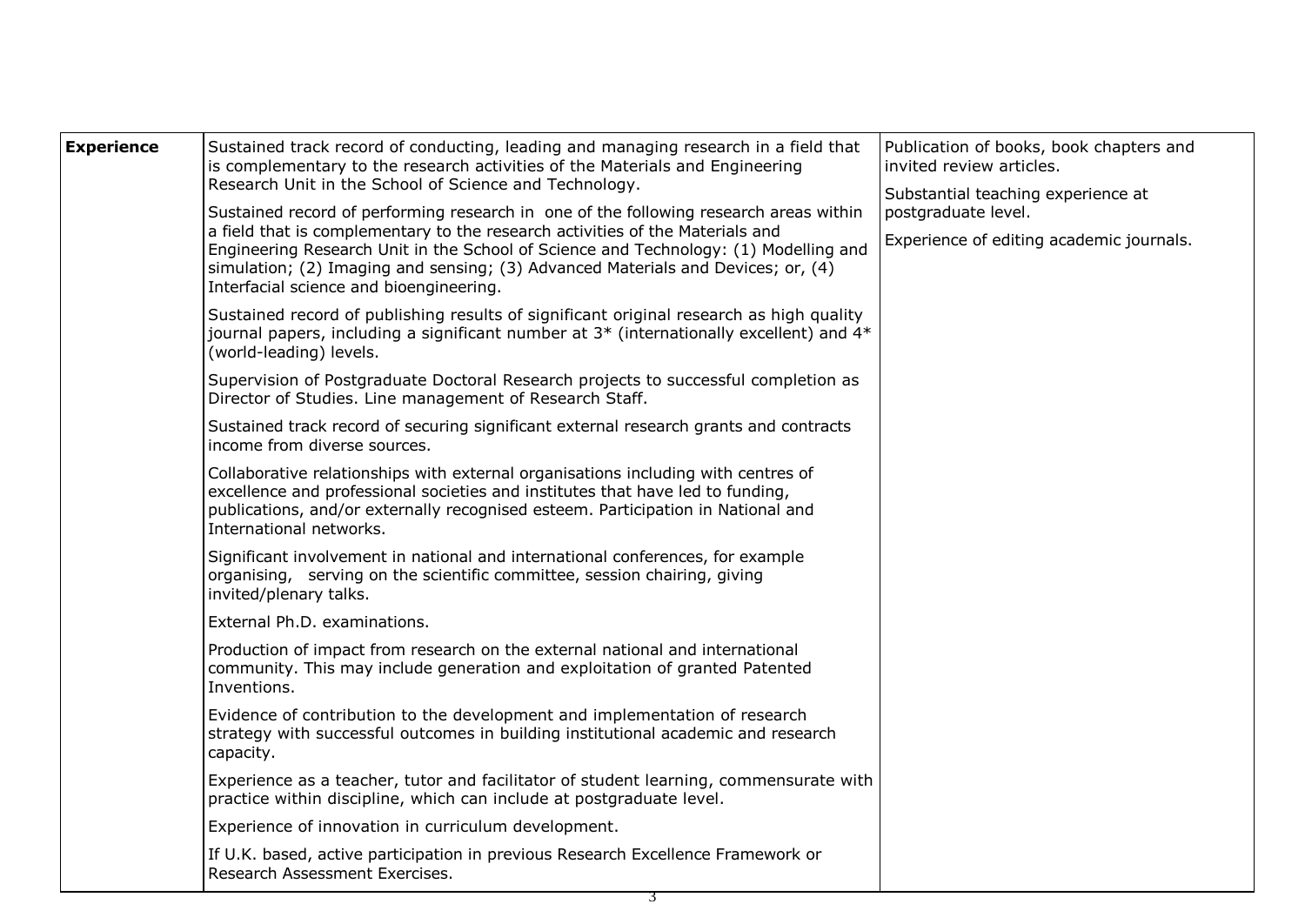| <b>Qualifications</b> | A good Honours Degree (or equivalent) and a Ph.D. (or equivalent Doctorate level<br>qualification) in a relevant disciplinary area.                                                                                                                 |                         | Fellowship of a recognised professional body.                                                                                                                                                                                                         |                         |
|-----------------------|-----------------------------------------------------------------------------------------------------------------------------------------------------------------------------------------------------------------------------------------------------|-------------------------|-------------------------------------------------------------------------------------------------------------------------------------------------------------------------------------------------------------------------------------------------------|-------------------------|
|                       | Membership of a recognised professional body.                                                                                                                                                                                                       |                         |                                                                                                                                                                                                                                                       |                         |
| <b>Competencies</b>   | <b>COMPETENCY</b>                                                                                                                                                                                                                                   | <b>LEVEL</b>            | <b>COMPETENCY</b>                                                                                                                                                                                                                                     | <b>LEVEL</b>            |
|                       | <b>Communication and Influencing</b>                                                                                                                                                                                                                | $\overline{\mathbf{3}}$ | <b>Customer Focus</b>                                                                                                                                                                                                                                 | $\overline{\mathbf{3}}$ |
|                       | Communicates effectively with a wide range of diverse<br>internal and external stakeholders, influencing and<br>negotiating change. Networks internally to keep ahead<br>of developments.                                                           |                         | Provides a quality service that is<br>regularly reviewed.<br>Anticipates<br>customer needs.<br>Actively seeks<br>feedback on services from customers<br>and makes appropriate changes to<br>and<br>to<br>underpinning<br>services<br>policy/strategy. |                         |
|                       | <b>Organisation and Delivery</b>                                                                                                                                                                                                                    | 3                       | <b>Team Working</b>                                                                                                                                                                                                                                   | 3                       |
|                       | Takes account of organisational priorities to ensure that<br>operational and strategic plans are being implemented<br>and achieved.                                                                                                                 |                         | Leads aspects of team work, seeking<br>and implementing improvements to<br>the team's outputs/services<br>and<br>developing colleagues within<br>the<br>team. Challenges colleagues.                                                                  |                         |
|                       | <b>Leading and Coaching</b>                                                                                                                                                                                                                         | 3                       | <b>Making Informed Decisions</b>                                                                                                                                                                                                                      | 3                       |
|                       | Is visible and publicly champions initiatives to provide<br>direction. Takes responsibility for an area of work and<br>for its outputs. Makes time to get to know people and<br>motivate them. Regularly reviews performance of self<br>and others. |                         | Uses a wide range of complex data<br>to take controlled risks to achieve<br>greater gain. Uses trends and data<br>establish<br>controls<br>to<br>and<br>performance indicators.                                                                       |                         |
|                       | <b>Creativity and Innovation</b>                                                                                                                                                                                                                    | 3                       |                                                                                                                                                                                                                                                       |                         |
|                       | Reviews, tests and implements new concepts, models<br>and approaches to practice in support of service<br>development and delivery.                                                                                                                 |                         |                                                                                                                                                                                                                                                       |                         |